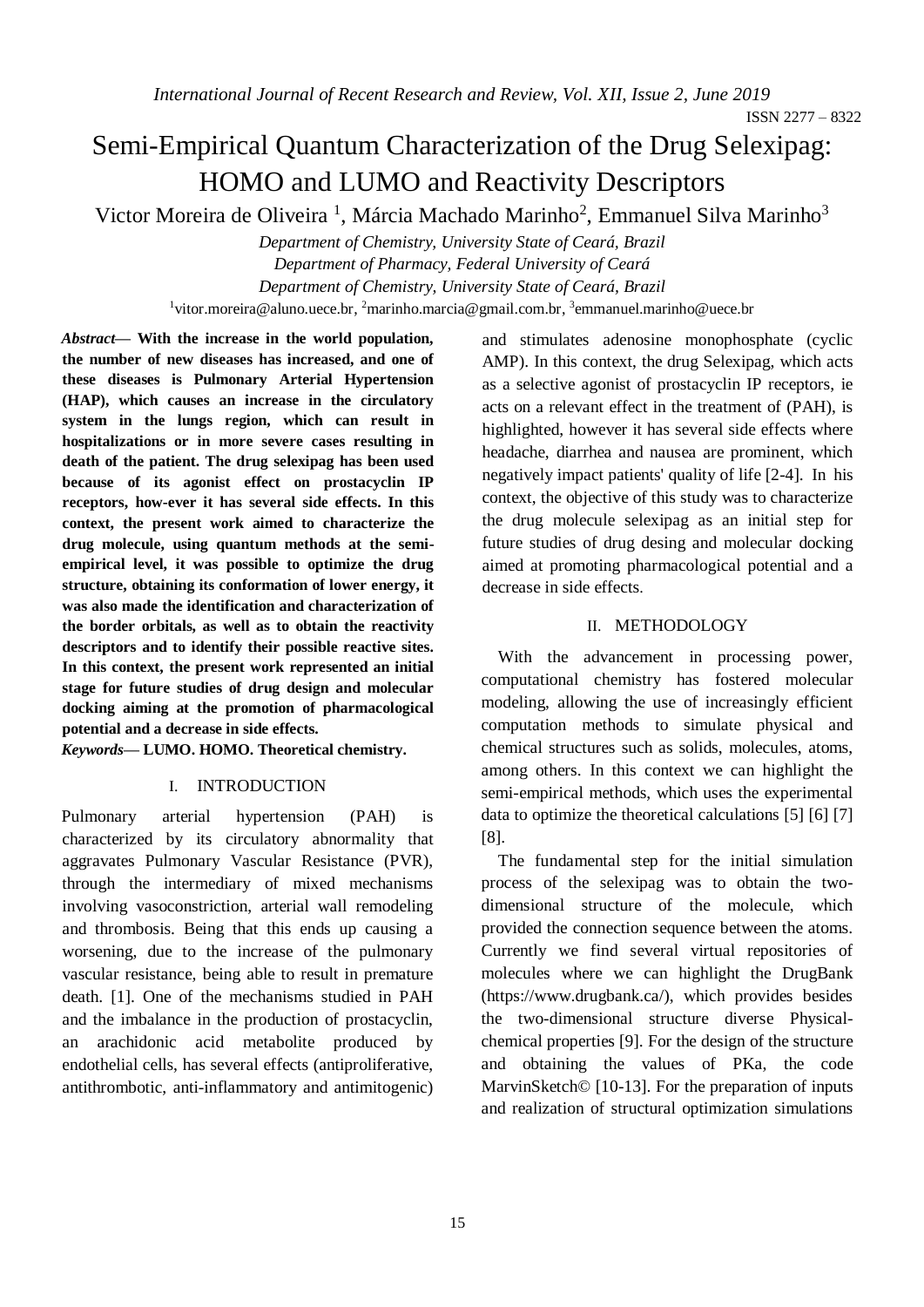at the quantum level, the ArgusLab® code (Version 4.0.1) [14-15] was used to perform semi-empirical simulations using the Parametric Method (QM\_PM3), performing the structural optimization of the molecule and obtaining data that made it possible to plot the electrostatic potential map [16-17], the frontier orbitals [18] (HOMO and LUMO) and perform the population analysis of Mulliken [19]

#### III. RESULTS AND DISCUSSIONS

Selexipag is part of the class of organic compounds known as dialkylarylamines. This class has aliphatic aromatic amines where in the amino group is linked directly with two aliphatic chains and one aromatic group [figure 1], Weight Average 496.63, Monoisotopic mass 496.2144267, Chemical Formula

C26H32N4O4S, UNII 5EXC0E384L, CAS number 475086-01-2,

InChI Key QXWZQTURMXZVHJ-UHFFFAOYSA-N, I nChI. 1S / C26H32N4O4S / c1- 20 (2) 30 (16-10-11-17-34-19-24 (31) 29-35 (3,32) 33) 23-18-27-25 (21-12- 6-4-7-13-21) 26 (28-23) 22- 14-8-5-9-15-22 / h4-9,12-15,18,20H, 10-11,16-17, 19H2.1-3H3, (H, 29.31), IUPAC Name

2- {4 - [(5,6-diphenylpyrazin-2-yl) (propan-2-yl) amino] butoxy} -N-methanesulfonylacetamide

 $(C 2 = CC = C 2) = C (N = C 1)  $Cl = CC = CC = C$$ , has a polarisability of 54.98 Å3, Log P 3.76, which shows the affinity in a polar or apolar medium, (octanol / water) are the parameters to determine the affinity, the lower its hydrophilic value will be the molecule, according to the Log P result, the selexipag molecule has a higher affinity for hydrophobic environments (Table I) [20]. The value of PKa equivalent to 3.77, this value explains the type of protein that comes in contact with the same substance and even in an environment with pH> 3.77 the hydrogen that is bound with the nitrogen will ionize and form  $H +$ , leaving the compound with physiological load -1 (Figure 1), also obtaining the fundamental factors for the implantation of the Molecular Docking study [20-21].



Fig.1 Two-dimensional structure and PKa of the selexipag Source: DrugBank repository

#### TABLE I

## Physical-chemical properties of the selexipag molecule

| <b>PROPERTY</b>       | <b>VALUE</b>                             |  |
|-----------------------|------------------------------------------|--|
| WaterSolubility       | 0.00434 mg mL-                           |  |
|                       | 1                                        |  |
| logP                  | 4.4                                      |  |
| logP                  | 3.76                                     |  |
| logS                  | $-5.1$                                   |  |
| pKa (StrongestAcidic) | 3.77                                     |  |
| pKa (Strongest Basic) | 1.41                                     |  |
| Physiological Charge  | $-1$                                     |  |
| HydrogenAcceptorCount | 7                                        |  |
| HydrogenDonorCount    | 1                                        |  |
| Polar Surface Area    | 101.49 Å2                                |  |
| Rotatable Bond Count  | 11                                       |  |
| Refractivity          | $136.81 \text{ m}3 \cdot \text{mol} - 1$ |  |
| Polarizability        | 54.98 Å3                                 |  |
| Number of Rings       | 3                                        |  |
| Bioavailability       | 1                                        |  |
| Rule of Five          | Yes                                      |  |

By getting the two-dimensional repository structure online (DrugBank) or even drawing in the program, the molecule of interest does not have adequate stability, and to arrive at a stable point it should first make an optimization of its structure, so that the calculations made in the program have a greater accuracy [22]. Using the semi-empirical quantum method PM3, we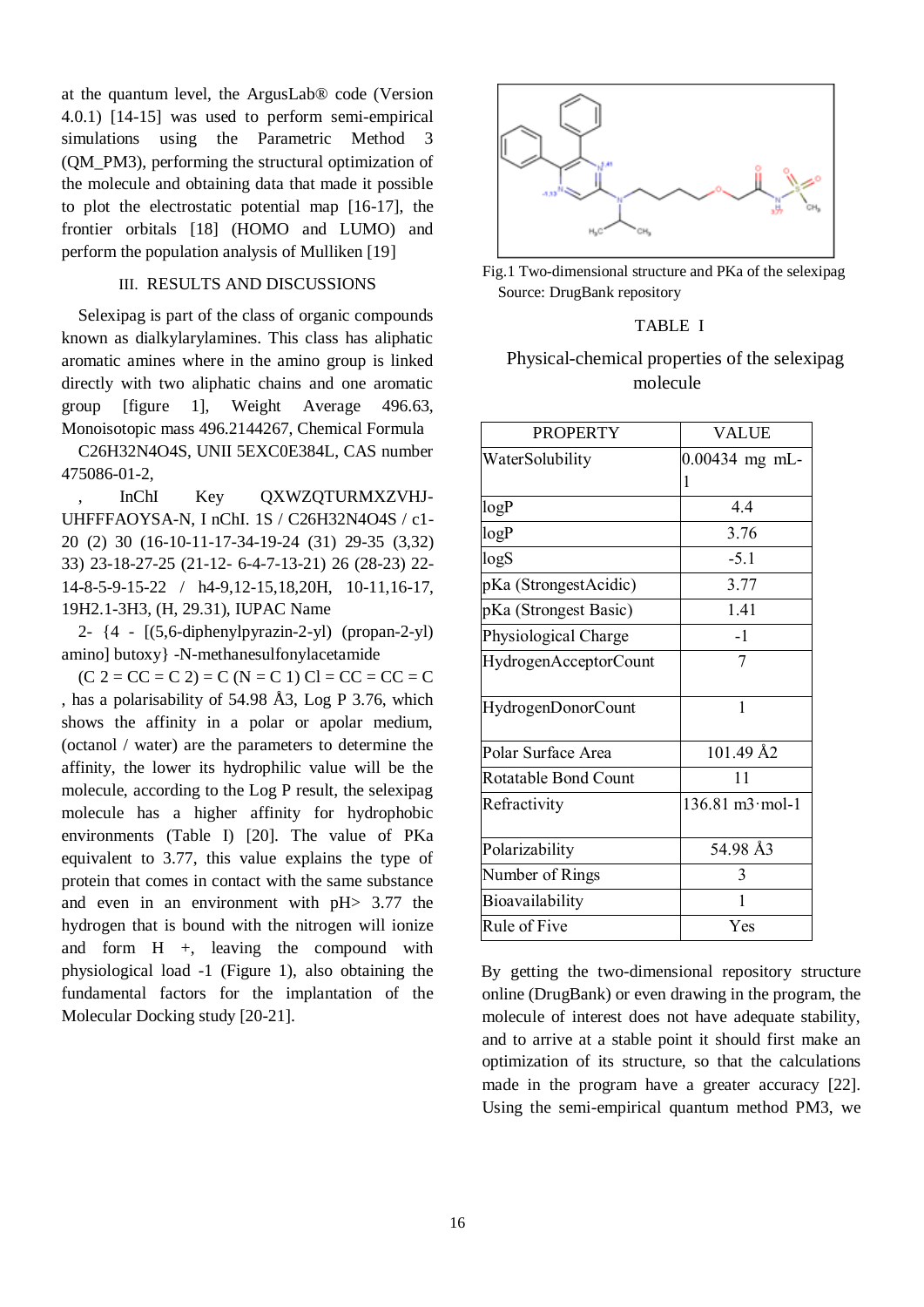use experimental values in order to avoid certain calculations of some integrals, with the presence of already defined values (parameterized values) [5] and thus obtaining results a structure (Figure 2) and with geometric optimization calculations we acquired the lowest potential energy state of the selexipag (- 128735.6491 kcal mol-1), formation heat -74.6158 kcal / mol, the value of the dipole moment 2.87376570 D.



Fig.2 Optimized three-dimensional structure of selexipag.

After the geometric optimization, it was possible to identify and render the HOMO (High Occupied Molecular Orbital) orbitals, and the LUMO orbitail (Lowest Unoccupied Molecular Orbital), characterizing the orbitals 93 (figure 3) and 94 (figure 4). the representation of HOMO and LUMO has values (-9.04917 eV), (-0.71653 eV), respectively. We can highlight that the LUMO orbital and its phases are represented by the positive (Blue), and negative (Red), in the HOMO orbital we perceive that there is an asymmetry between the positive and negative phases, and the LUMO orbital has its symmetrical phases.



Fig. 3 Representation of the HOMO orbital in the selexipag compound



Fig. 4 Representation of the HOMO orbital in the selexipag compound

The HOMO orbital represents (molecular orbital of greater energy), already the LUMO is (molecular orbital of smaller energy), being that the HOMO has a direct relation with the character of electro spraying of the molecule, and the LUMO that due to its energetic characteristic, it has an electron-receptor character of the compound [xxx]

The GAP is the difference between the values of the edge orbitals, and this is a very important parameter for its stability. Compounds having the larger band ranges tend to be more stable, and when the band ranges are smaller, the compound becomes more reactive to an interaction with reactants. The parameter GAP obtained a value of (8.33264 eV), being the parameter used to calculate the reactivity descriptors (electronegativity, ionization potential, electron affinity, chemical hardness, electronic potential) (Table II). Emphasized that electronegativity and hardness are responsible for characterizing how certain chemical and physical properties will behave. The term hardness is basically the ability of a given material to withstand a certain pressure when in contact with a deforming machine [23-28].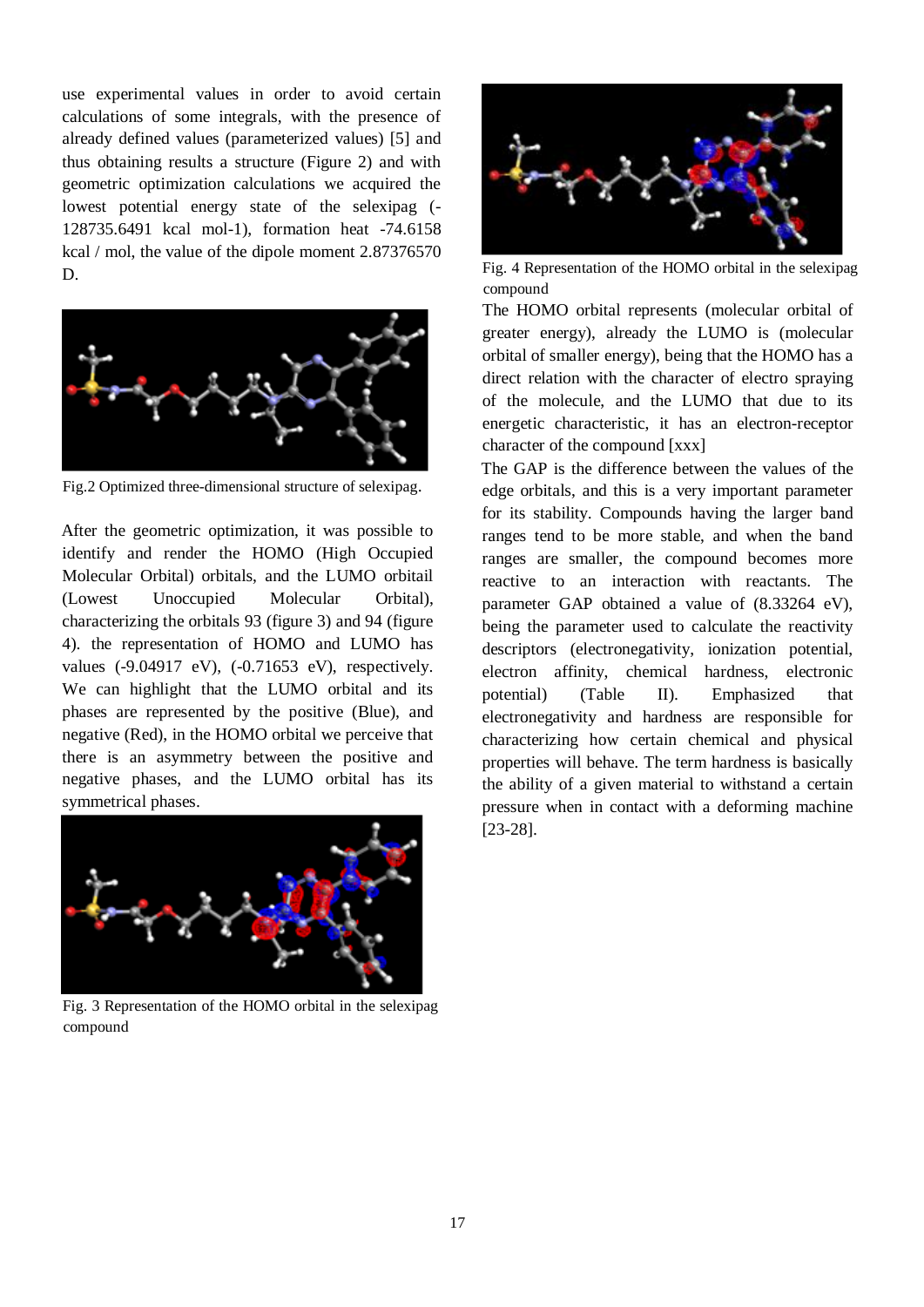| Parameters                   | Values               |
|------------------------------|----------------------|
| <b>HOMO</b>                  | $-9.04917$ eV        |
| LUMO                         | $-0.71653$ eV        |
| Electronicaffinity           | $0.71653$ eV         |
| Vertical ionizationpotential | 9.04917 eV           |
| Electronegativity            | 4.88285 eV           |
| Chemicalhardness             | 4.16632 eV           |
| <b>Chemicalsoftness</b>      | $0.12000 \text{ eV}$ |
| Electronicchemicalpotential  | $-4.88285$ eV        |
| Electrophilicity index       | 2,86130 eV           |

TABLE II Reactivation descriptors of selexipag

Each atom in a compound has its own charge, and this charge is very important because they can demonstrate how its molecular structure is formed and also how to give its biological activity. Its charge density is responsible for describing its distribution of electrons that is related to the chemical behavior of each species. To perform the calculations, we used the atomic charges of Mulliken (Table III) [28]. With this method we have the possibility of dividing the density of the charges between two uniform atoms, and this occurs without the interference of electronegativity. Table 3 shows all variations of the charges of the atoms of the same elements, since the carbon with the highest charge is C29 with 0.3437, and the lowest is C33 with -0.8525. Already the oxygen its greatest charge is O27 with -0.2699 and the lowest is O34 with -0.8391. Hydrogen has the highest charge H46 with 0.2288 and the lowest is H60 with 0.0947. The nitrogen has the highest load N19 with -0.0128 and the lowest is the N30 with -0.6508. And there is only one sulfur in the selexipag molecule and it is the S32 with 2.3372.

TABLE III Population analysis of Mulliken'sselexipag molecule

| Atoms          | Charge    | Atoms           | Charge    |  |  |
|----------------|-----------|-----------------|-----------|--|--|
| C <sub>1</sub> | $-0.1677$ | O35             | $-0.8278$ |  |  |
| C2             | $-0.1927$ | H <sub>36</sub> | 0.2012    |  |  |
| C <sub>3</sub> | $-0.1835$ | H37             | 0.1946    |  |  |
| C <sub>4</sub> | $-0.1963$ | H <sub>38</sub> | 0.1926    |  |  |
| C <sub>5</sub> | $-0.1597$ | H39             | 0.1942    |  |  |

| C6               | $-0.0427$ | H40             | 0.2026 |
|------------------|-----------|-----------------|--------|
| $\overline{C7}$  | $-0.0430$ | H41             | 0.2036 |
| C8               | $-0.0099$ | H42             | 0.1941 |
| C9               | $-0.0511$ | H43             | 0.1923 |
| C10              | $-0.1532$ | H44             | 0.1949 |
| $\overline{C11}$ | $-0.1988$ | H45             | 0.2044 |
| C12              | $-0.1808$ | H46             | 0.2288 |
| C13              | $-0.1946$ | H47             | 0.1357 |
| C14              | $-0.1660$ | H48             | 0.1286 |
| N15              | $-0.0426$ | H49             | 0.1188 |
| N16              | $-0.0359$ | H <sub>50</sub> | 0.1036 |
| C17              | $-0.2252$ | H51             | 0.1203 |
| $\overline{C18}$ | $-0.0548$ | H <sub>52</sub> | 0.1169 |
| N19              | $-0.0128$ | H <sub>53</sub> | 0.1086 |
| C20              | $-0.1081$ | H54             | 0.1071 |
| $\overline{C21}$ | $-0.3140$ | H <sub>55</sub> | 0.1332 |
| C22              | $-0.3461$ | H56             | 0.1398 |
| $\overline{C23}$ | $-0.2088$ | H <sub>57</sub> | 0.1217 |
| C <sub>24</sub>  | $-0.2460$ | H58             | 0.1353 |
| C <sub>25</sub>  | 0.2594    | H59             | 0.1403 |
| C <sub>26</sub>  | $-0.0627$ | H <sub>60</sub> | 0.0947 |
| O27              | $-0.2469$ | H61             | 0.1009 |
| $\overline{C28}$ | $-0.0914$ | H <sub>62</sub> | 0.1284 |
| C29              | 0.3437    | H63             | 0.1156 |
| N30              | $-0.6508$ | H <sub>64</sub> | 0.1975 |
| O31              | $-0.3533$ | H <sub>65</sub> | 0.1869 |
| S32              | 2.3372    | H66             | 0.1882 |
| C <sub>33</sub>  | $-0.8525$ | H <sub>67</sub> | 0.2116 |
| $\overline{O34}$ | $-0.8391$ |                 |        |

After obtaining the results of the atomic charges of Mulliken we began to calculate the potential electrostatic map of the molecule of selexipag we can identify the nucleophilic and electrophilic areas, being nucleophilic are structures rich in electrons that have a high charge and that are donated to the empty orbitals of electrophiles, because in order to have an effective interaction the orbitals must have a similar energy, thus passing from the filled orbital to an empty orbital [13], and thus calculating the surface of the electrostatic potential and the surface of electronic density. After the detailed analysis of the potential electrostatic map (Figure 5), we conclude that in the red nucleophilic region there was a higher concentration of electrons and are located in the (N15, N16, N19, N30, O27, O31, O34, O35) white electrolytes represent the lack of electrons, but the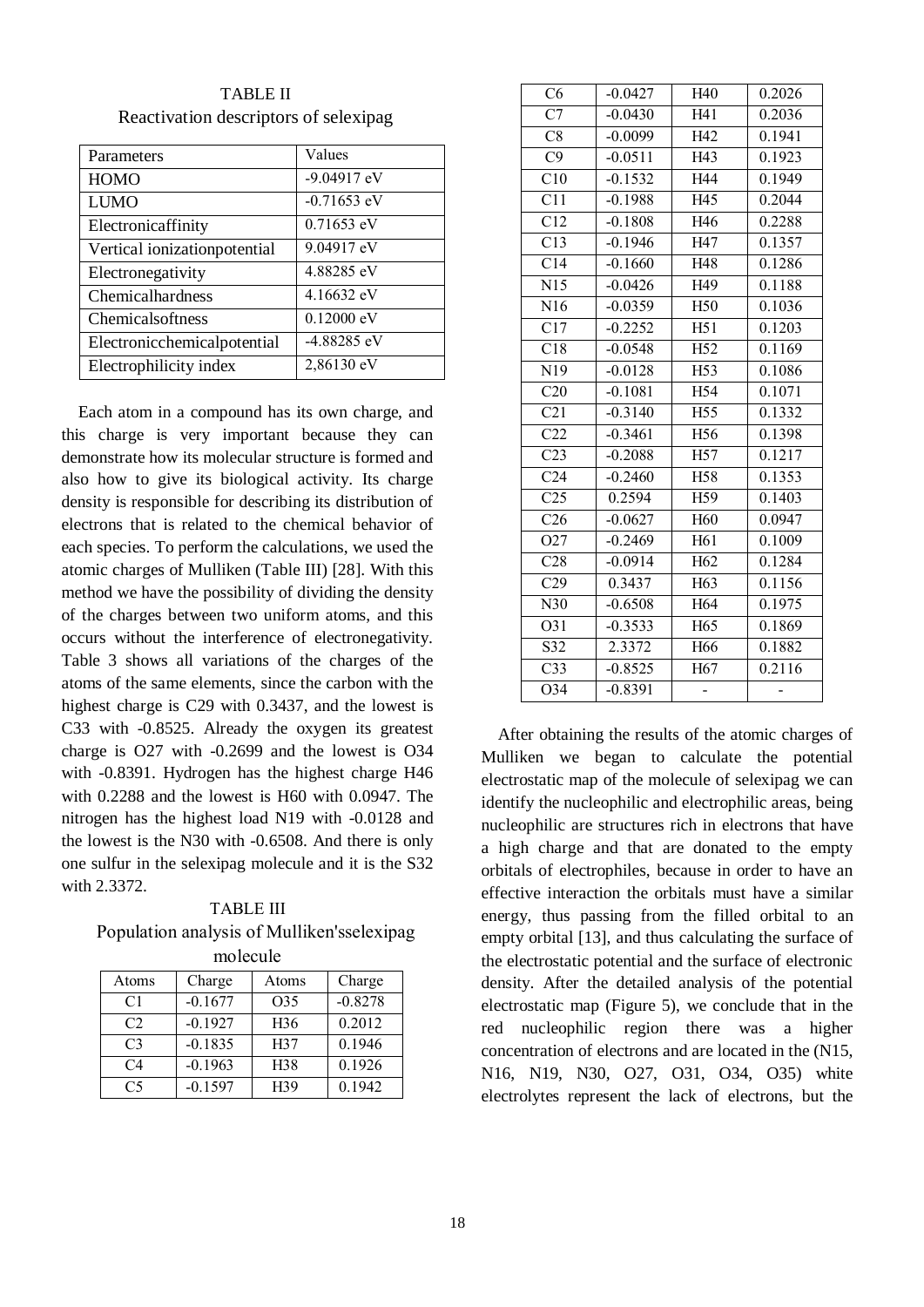region in which the rings formed by carbons have a violet color representing neutrality [29].

Figures must be centered in the column. Large figures and tables may span across both columns. Any table or figure that takes up more than 1 column width must be positioned either at the top or at the bottom of the page.

Graphics may be full color. Graphics must not use stipple fill patterns because they may not be reproduced properly. Please use only *SOLID FILL* colors which contrast well both on screen and on a black-and-white hardcopy, as shown in Fig. 1.



Fig. 5 Potential map representation of selexipag

#### IV. CONCLUSIONS

Using semi-empirical quantum methods, it was possible to optimize the structure of the drug selexipag, obtaining its lower energy conformation, to identify and characterize the border orbitals, as well as to obtain the reactivity descriptors and to identify their possible reactive sites. In this context the present work represented an initial stage for future studies of drug design and molecular docking.

#### V. ACKNOWLEDGMENT

The State University of Ceará (PROPGPQ / UECE) for the support. This work was partly supported by the Foundation Cearense in Support of Scientific and Technology (FUNCAP), Coordination of Improvement of HigherLevel Personnel (CAPES).

#### V. REFERENCES

[1] P. R. M. CALLOU, Marlene Rau de Almeida; RAMOS, "Hipertensão arterial pulmonar," Arq. Bras. Cardiol., vol. 93, pp. 156–159, 2009.

- [2] O. et al SITBON, "Selexipag for the treatment of pulmonary arterial hypertension," New Engl. J. Med. v. 373, n. 26, p. 2522-2533, 2015., vol. 373, pp. 2522–2533, 2015.
- [3] McLaughlin VV, Channick R, Chin K, et al. EFFECT OF SELEXIPAG ON MORBIDITY/MORTALITY IN PULMONARY ARTERIAL HYPERTENSION: RESULTS OF THE GRIPHON STUDY. J Am Coll Cardiol. 2015:65(10\_S)
- [4] RAMOS, Roberta Pulcheri; FERREIRA, Eloara Vieira Machado; ARAKAKI, JaquelinaSonoe Ota. Strategies for the treatment of pulmonary arterial hypertension. Lung RJ, v. 24, n. 2, p. 71-77, 2015.
- [5] SANT'ANNA, Carlos Mauricio R. et al. Molecular modeling methods for the study and planning of bioactive compounds: An introduction. Journal of Chemical Engineering, vol. 1, n. 1, p. 49-57, 2009.
- [6] MARINHO, Emmanuel Silva; MARINHO, Márcia Machado. A DFT study of synthetic drug topiroxostat: MEP, HOMO, LUMO. International Journal of Scientific & Engineering Research, v. 7, n. 8, 2016.
- [7] REGES, Miquéias; MARINHO, Márcia Machado; MARINHO, Emmanuel Silva. Semi-Empirical Study of the Drug Riociguat, an Important Drug for Oral Treatment against Chronic Thromboembolic Pulmonary Hypertension. International Journal of Scientific Engineering and Science, v. 1, n. 01, p. 13- 17, 2017.
- [8] Lima, A. R., Marinho, E. M., Silva, J., Marinho, M. M., & Marinho, E. S. (2018). SILICON STUDY OF ANTITROMBOTIC FLAVONOID TERNATIN, PRESENT IN THE FLORA CHAPTERS OF EGLETES VISCOSA LESS "MACELA-DA-TERRA". Revista Expressão Católica Saúde, 2 (1), 23-31.
- [9] Wishart, D. S., Feunang, Y. D., Guo, A. C., Lo, E. J., Marcu, A., Grant, J. R., ... &Assempour, N. (2017). DrugBank 5.0: a major update to the DrugBank database for 2018. Nucleic acids research, 46(D1), D1074-D1082.
- [10] Csizmadia, P. (1999, September). MarvinSketch and MarvinView: molecule applets for the World Wide Web. In Proceedings of ECSOC-3, the third international electronic conference on synthetic organic chemistry, September 1ą30(p. 367ą369).
- [11] ChemAxon, L., & Instant, J. (2012). Chem/MarvinSketch. ChemAxon Ltd., Budapest, Hungary.
- [12] Reges, M., Marinho, M. M., &Marinho, E. S. (2018). In Silico Characterization of Hypoglycemic Agent